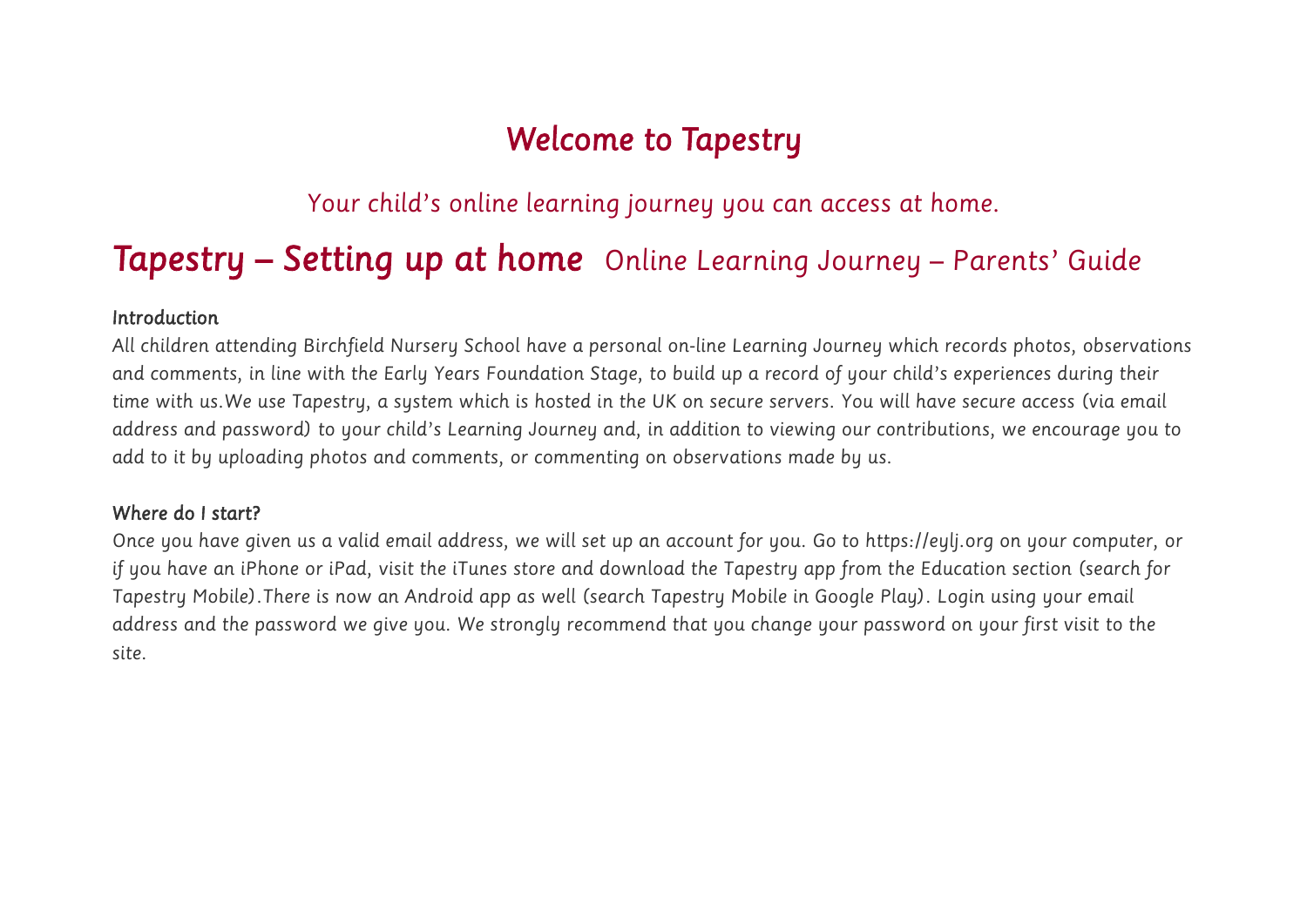# *Changing your settings On a PC*

*At the top right of your screen you will see your name, and selecting this will give you the option to 'Edit Preferences'. Choose this option and you will be presented with a screen giving you the option to change your email address and password.*

*You also have the option to receive an email whenever a new observation is added to your child's Learning Journey – just tick or untick the relevant box if you would like to change this setting.*

## *On iphone/ipad*

*To change your settings on the iphone/ipad app, click the 'cog' button on the bottom right hand side of the application. This enables you to change password and/or email address.*

## *Viewing my child's Learning Journey*

*Once logged in, you will see your child's observations on your home screen in a list – selecting any one of these will open up the observation for you to look at. You may add comments in the box at the bottom of the observation if you would like to – and we would love to receive such comments!*

# *Adding an entry to my child's Learning Journey*

*Choose the 'Add Observation' option (or the 'plus' icon on your iphone/ipad) and add the relevant information in the boxes on screen. Photos and videos may be uploaded by choosing the 'add media' option. When you have saved your observation, you may go back to the home screen at any time by choosing 'home'.*

# *Let us know how you get on!*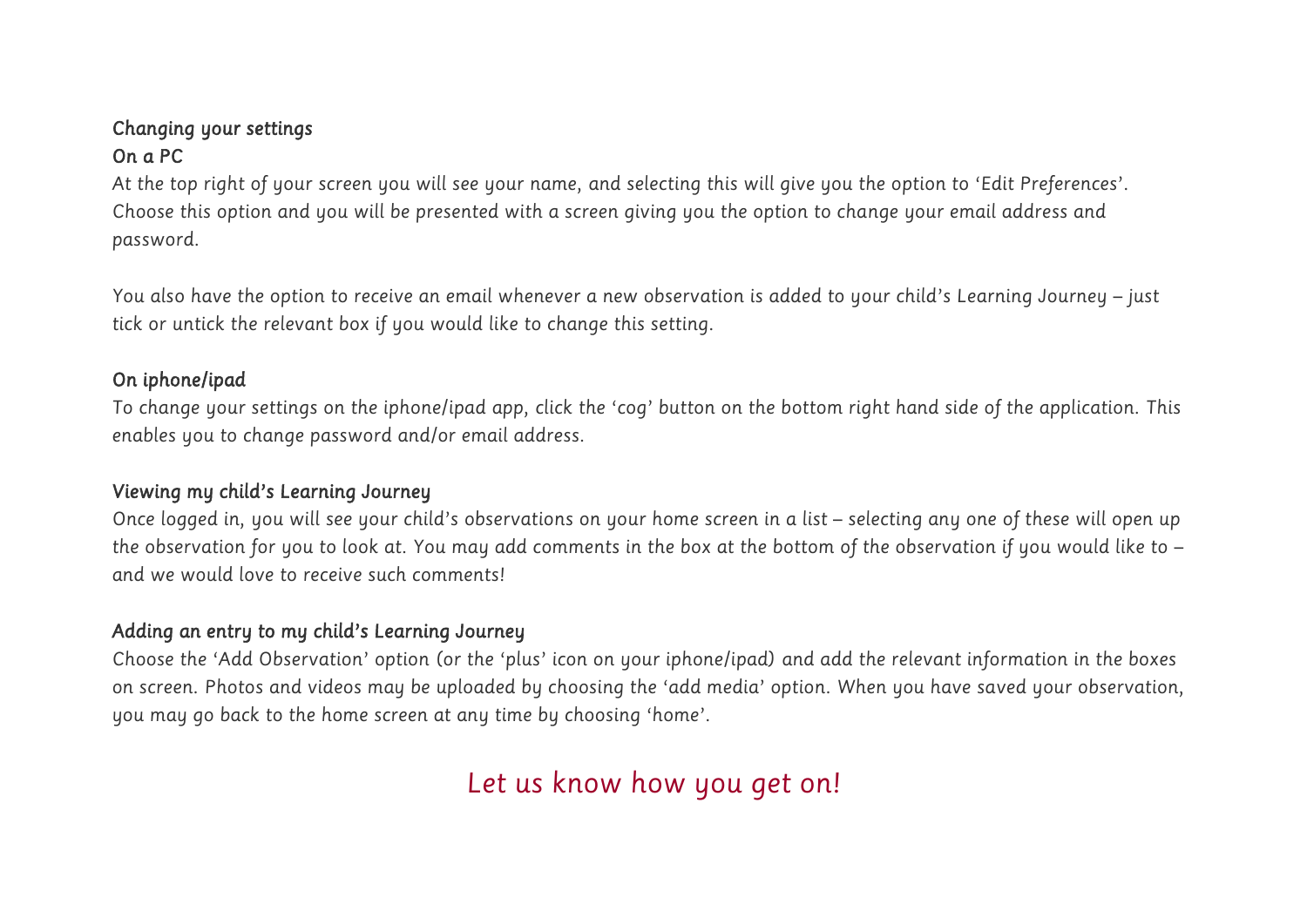### *Setting up Tapestry to use on-line (in pictures)*



Butterband ...

Search

address

**DR Producers Contract**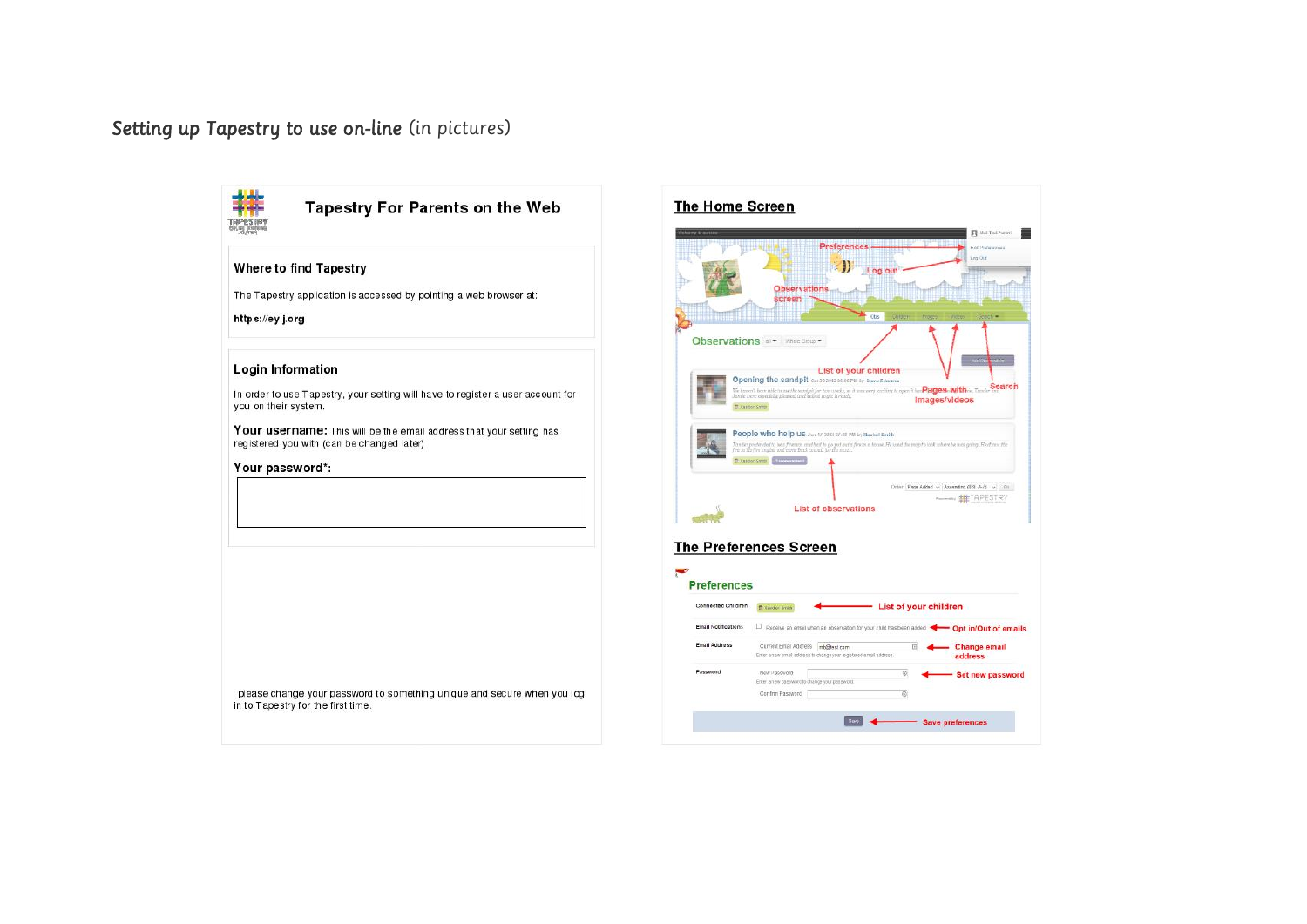#### **Viewing Observations**



To view an observation click on the title of any observation in the obs, images or video tab. You can scroll up and down to view all of the content in the observation.

At the top of the screen you have access to the navigation tabs, and can jump backwards and forwards through observations using the arrows to the right and left side of the screen.









- clicking the "Add Child" button.
- 2) Add a title to the observation
- 3) Set date and time: this will be set automatically, however you can change this if you need to
- 4) Add notes about the observation
- 5) Upload media such as photos or video: click on the "Add Files" button to open a file chooser window. Select you file(s), then click the "Start Upload" button to attach them to the observation.
- 6) Save: Click the "Save" button to record the observation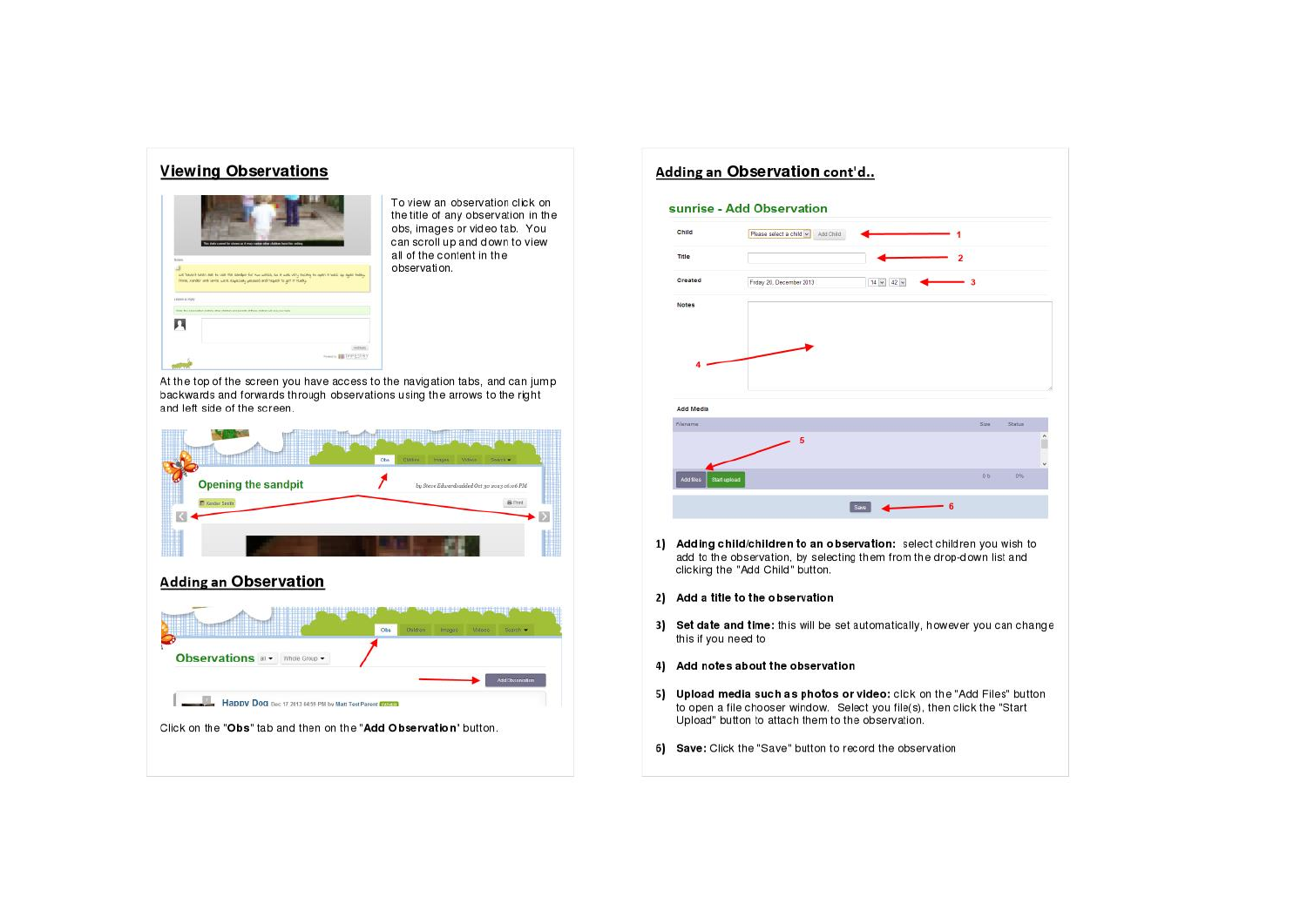*Setting up Tapestry to use on Android devices (click images to see a larger version)* 



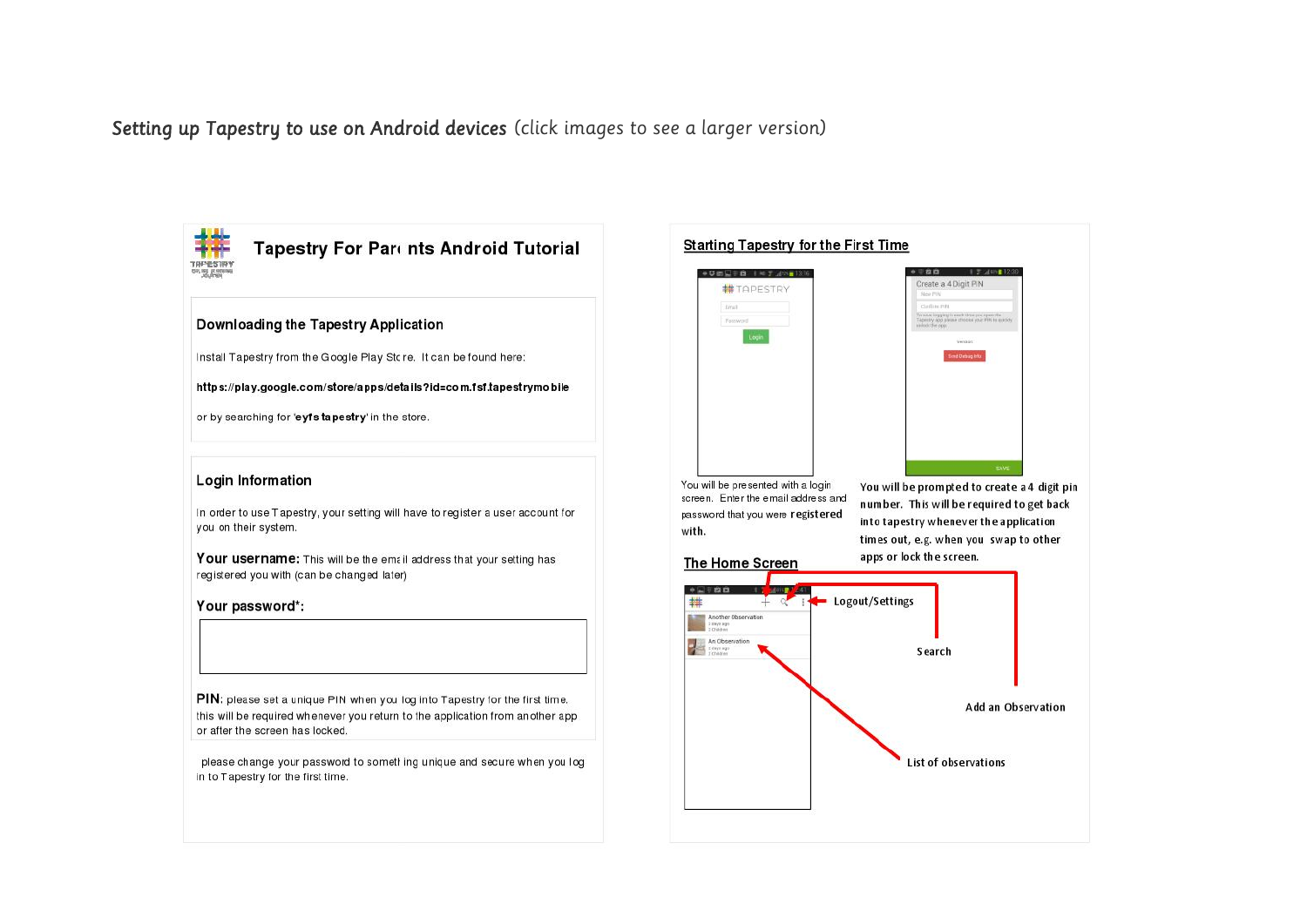

#### **Viewing Observations**



To view the details of an observation, tap on one of the observations in the list on the home page. You can scroll up and down to view all of the content, then tap on the Tapestry logo in the header bar to return to the home screen.

#### **Adding an Observation**

Click on the  $+$  in the header bar to add an observation.

You can start an observation by taking a picture or some video by tapping on the camera icon, or you can select a child or children and then add content. → 安全資格 → 中央 - 中国246



#### Adding Child/Children to an Observation

Tap on the person icon in the orange menu bar, then tap on any children you wish to include in the current observation. The total number of selected children will be displayed.

#### Adding a Title and Content to the Observation



Tap on the pencil icon in the orange menu bar, then tap on the title and observation areas to enter content.

**Observation** 

Adding Media to an



**DAVI** 

o.

#### Tap on the camera icon in the

orange menu bar. You then have the option of taking a picture/video, or selecting some media from your device's gallery. Once you have taken or selected your media, you will be returned to the observation screen.

Note: You will need to create a title and select a child if you are uploading media without any descriptive text.

When you are ready to submit your observation, tap on Save -> Publish, and you will receive a confirmation notification once it has been uploaded to the learning journal.

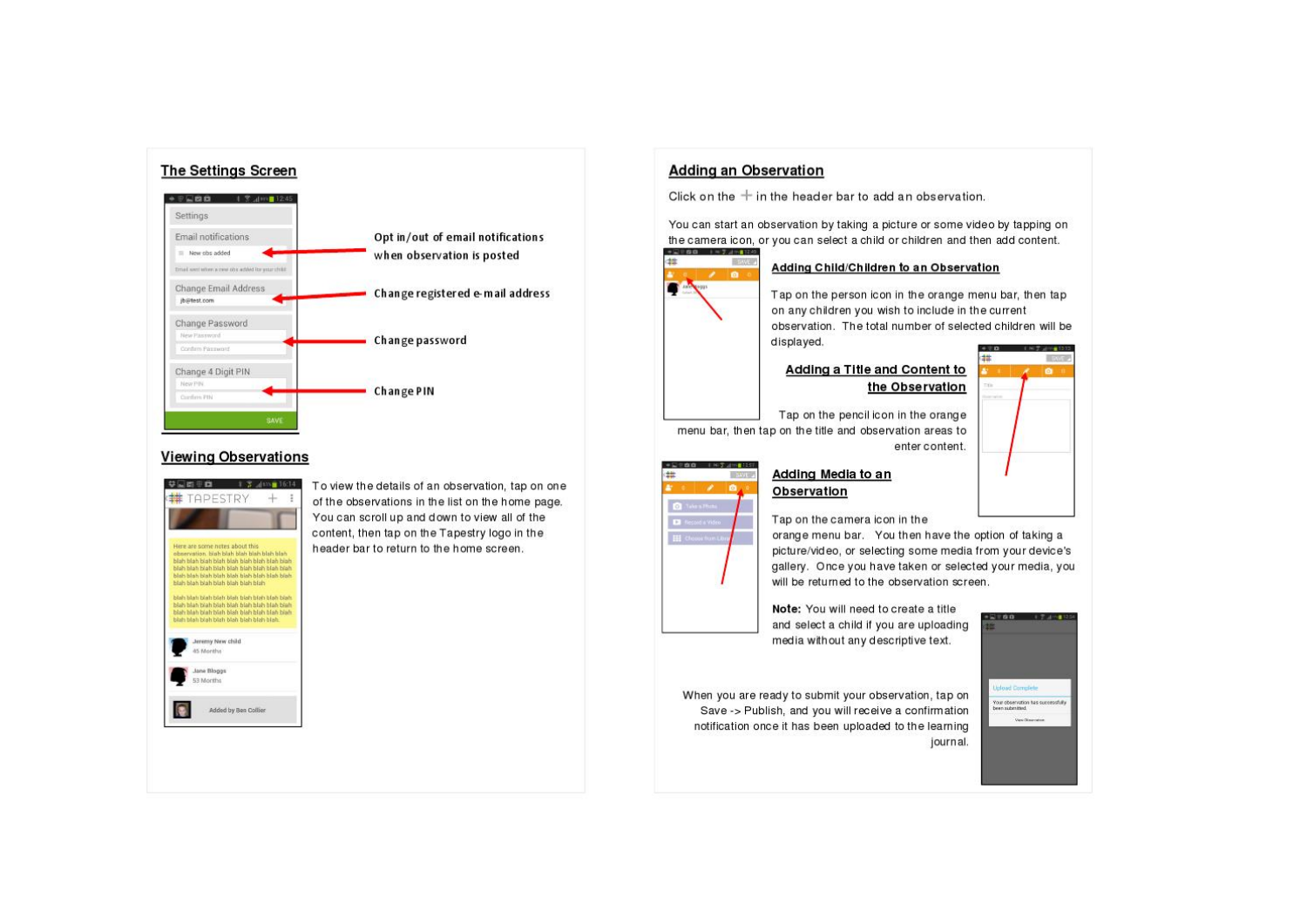*Setting up Tapestry to use on iOS devices (click images to see a larger version)*